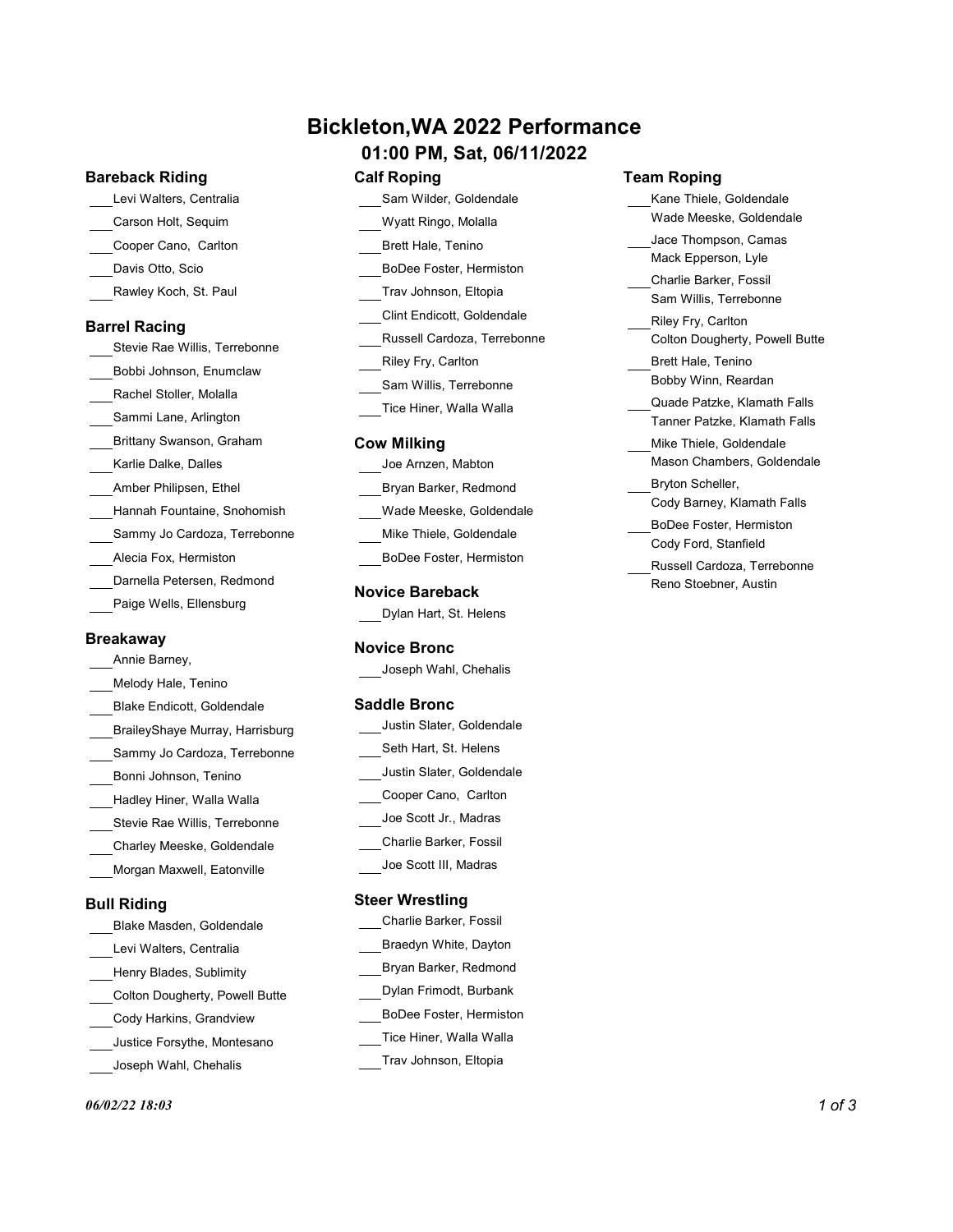### Barrel Racing

McKinlie Desserault, Selah Sidney Adams, Yakima Kayde Jo Akins, Goldendale Olivia Train, Myrtle Point Sharon Gow, Roseburg Kallie Trask, Scappose Ellaena Axmaker, Molalla Shane Falon, Yakima Mary Ann Munkers, Lexington Kelsy Heller, Warren Aniko Nelson, Boseman Jamie Sutter, Cinebar Darcey Stafford, Prineville Kelsey Marsh, Toppenish Alexis Decker, Cinebar Corynn Kayser, Centerville Heather Angel, Ellensburg

### **Breakaway**

Kylie Beaver, Redmond Corynn Kayser, Centerville Kaden Loomis, Buena Josie Reno, Springfield Frances Fancher, Eagle Creek Megan Prkut, Yakima Joslyn Arnold, Glenwood Morgan Thompson, Vancouver Sara Overton, Ellensburg Lynn Rodriguez, Hermiston Aniko Nelson, Boseman Sidney Adams, Yakima Camber White, Hayden Alli McNealy, Washougal Alexis Decker, Cinebar Teaka Dahlstrom, Tenino Annie Minor, Ellensburg Desiree Stover, Vernonia Kayde Jo Akins, Goldendale Leona Ives, Wapato

# Bickleton,WA 2022 Slack

# 08:00 AM, Sun, 06/12/2022

Katie Shepp, Tenino

### Calf Roping

| Justin Farber, Battle Ground                                        |  |
|---------------------------------------------------------------------|--|
| Preston Pederson, Hermiston                                         |  |
| Jordan Tye, Canby                                                   |  |
| Trey Recanzone, Ellensburg                                          |  |
| Ty Jacobs, Buckley                                                  |  |
| Blake Sofich, Scappoose                                             |  |
| Justin Talbott, Canby                                               |  |
| Casey Hale, Tenino                                                  |  |
| Justin Reno, Springfield                                            |  |
| Jason Minor, Ellensburg                                             |  |
| Nathan Clawson, Olympia                                             |  |
| Gator Goodrich, Stanfield                                           |  |
| Hank Thompson, Goldendale                                           |  |
| <b>Team Roping</b><br>Nathan Clawson, Olympia<br>Casey Hale, Tenino |  |
| Ty Jacobs, Buckley<br>Josh Jacobs, Buckley                          |  |
| Brent Falon, Yakima<br>Bryan Reay, Caldwell                         |  |
| Hank Thompson, Goldendale<br>Clay Buchert, Tonaskset                |  |
| Zach Raley, Brush Prairie<br>Jake Raley, Brush Prairie              |  |
| Austin Stafford, Prineville<br>McKennan Buckner, Powell Butte       |  |
| Cole Cameron, Centerville<br>Wade Endicott, Goldendale              |  |
| Jason Minor, Ellensburg                                             |  |

Carson Daniels, Elma Cole Daniels, Elma

Curtis Pederson, Hermiston Preston Pederson, Hermiston

Calgary Smith, Adams Justin Farber, Battle Ground

Jerry Unruh, Eagle Point Justin Reno, Springfield